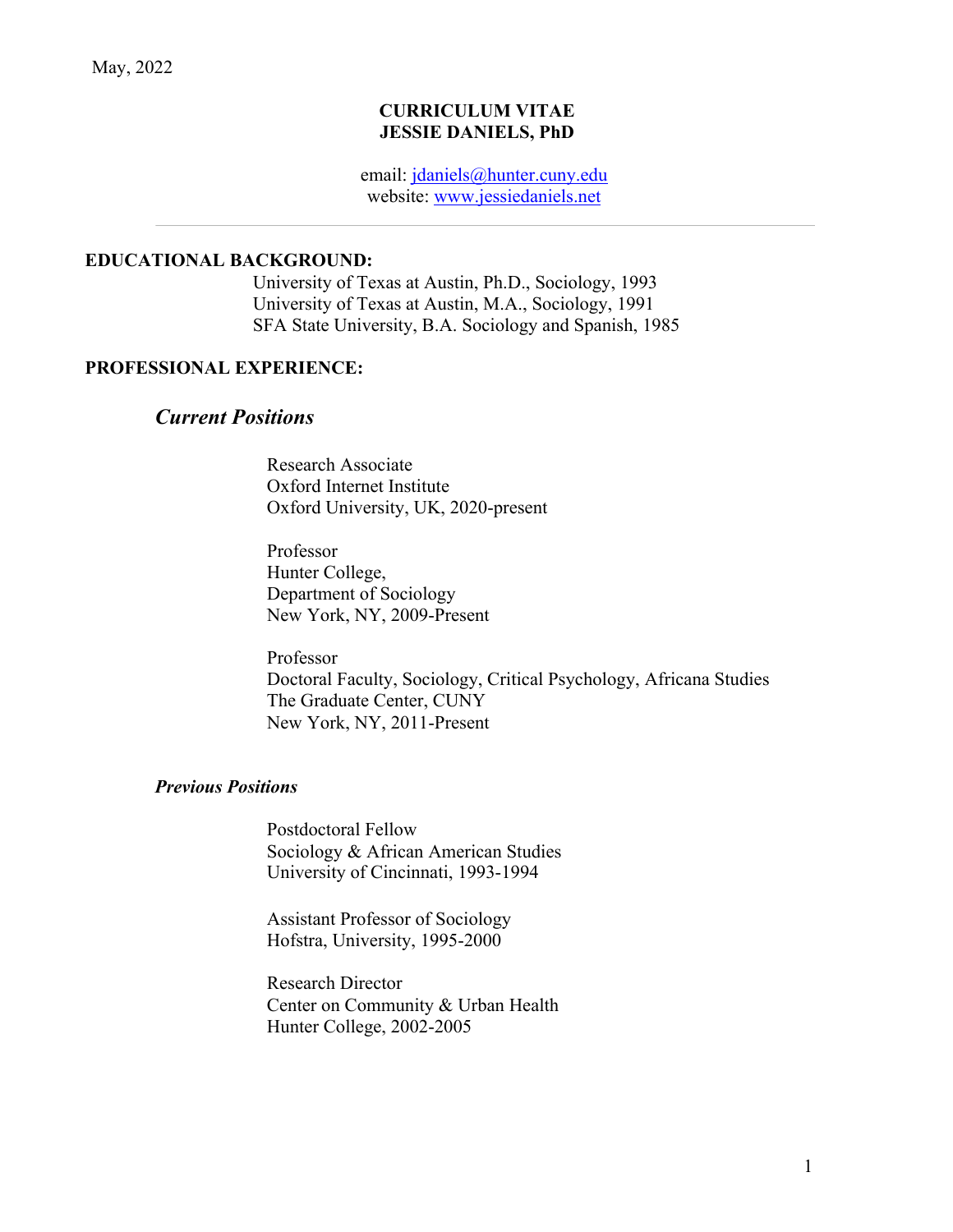Scholar-in-Residence Seeds of Tolerance Project Third Millennium Foundation, 2005-2006

Visiting Assistant Professor Hunter College, 2006-2008

Associate Professor Mercy College, 2008-2009

**Director** *JustPublics@365* The Graduate Center, CUNY, 2013-2015

Professor CUNY School of Public Health at Hunter College New York, NY, 2009-2015

Resident Fellow, Center for Data, Media & Society Central European University Budapest, Hungary, 2015-2017

Faculty Associate Harvard Berkman Klein Center Cambridge, MA 2019-2020

Faculty Fellow Data & Society Research Institute New York, NY 2018-2019

# **BOOKS, EDITED VOLUMES**

| (1) | White Lies: Race, Class, Gender and Sexuality in White Supremacist<br><b>Discourse.</b> New York: Routledge, 1997.                                  |
|-----|-----------------------------------------------------------------------------------------------------------------------------------------------------|
| (2) | <b>Cyber Racism: White Supremacy Online and the New Attack on Civil</b><br>Rights. Lanham, MD: Rowman & Littlefield, 2009.                          |
| (3) | Being a Scholar in the Digital Era: Transforming Scholarly Practice for<br><i>the Public Good,</i> (with Polly Thistlethwaite), Policy Press, 2016. |
| (4) | <b>Digital Sociologies, (co-edited with Karen Gregory, Tressie McMillan</b><br>Cottom), Policy Press, 2017.                                         |
| (5) | <b>Going Public: A Guide for Social Scientists (with Arlene Stein),</b><br>University of Chicago Press, 2017.                                       |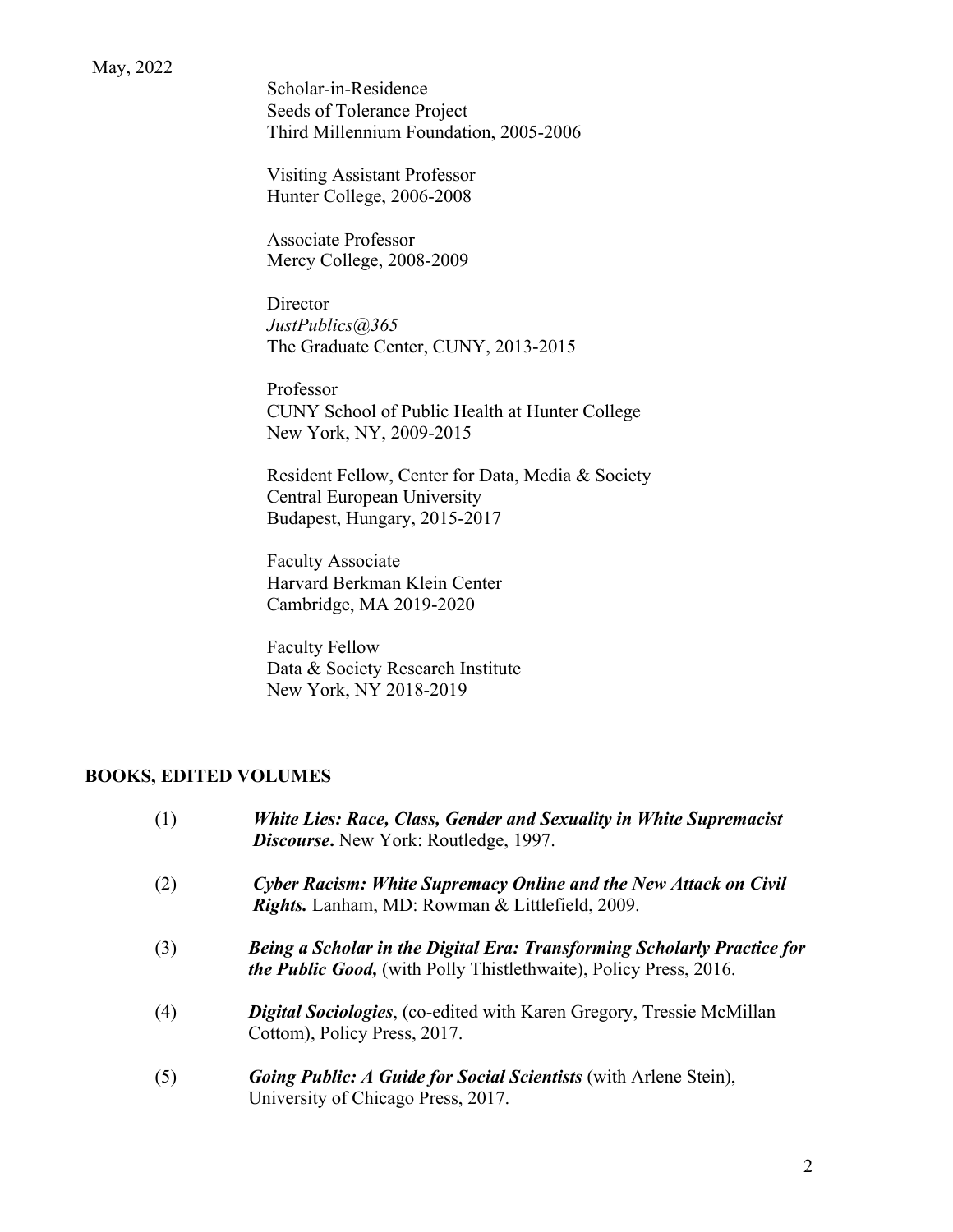- (6) *Nice White Ladies: The Truth about White Supremacy, Our Role in It, and How We Help Dismantle It* (Seal Press, October 2021).
- (7) *Combatting the Far Right: In the Streets, Online, and Around the World* (forthcoming, 2023).

#### **PUBLISHED PEER-REVIEWED ARTICLES AND BOOK CHAPTERS**

- (1) Freudenberg N., **Daniels J.,** Richie, B. and Crum M. "Coming Home from Jail: The Social and Health Consequences of Reentry from Jail for incarcerated Women and Male Adolescents, their Families and Communities." *American Journal of Public Health*, 2005, 95 (10): 1725-1736.
- (2) **Daniels, J.** and Schulz, A.J. "Whiteness and the Construction of Health Disparities," Pp. 89-127 (with Schulz, A.J.), in *Gender, Race, Class, and Health*, Mullings, L. and A.J. Schulz, (Eds.), San Francisco, CA.: Jossey-Bass, 2006.
- (3) Freudenberg, N., Schulz, A.J. and **Daniels, J.** "Race, Class, Gender and Public Health Interventions," Pp.371-393, (with Schulz, A.J. and in *Gender, Race, Class, and Health*, Mullings, L. and A.J. Schulz, (Eds.), San Francisco, CA.: Jossey-Bass, 2006.
- (4) Freudenberg N., Moseley J., **Daniels J.,** Murrill C., "Comparison of Health and Social Characteristics of People Leaving New York City Jails by Age, Gender, and Race/Ethnicity: Implications for Public Health Interventions." *Public Health Reports* 2007, 122(6): 733-743.
- (5) **Daniels, J**. "Race, Civil Rights, & Hate Speech in the Digital Era," Pp. 129-154 in *Learning Race & Ethnicity*, Everett, A., (Ed.), The MacArthur Series on Digital Media & Learning, Cambridge, MA.: The MIT Press, 2007.
- (6) **Daniels, J.** "Searching for Dr. King: Teens, Race & Cloaked Websites," Pp.94- 116 in *Proceedings of the Electronic Techtonics: Thinking at the Interface Conference,* Ennis, E., Halpin, H., Mangiafico, P., Rhee, J. et.al. (Eds.), Durham, N.C: Lulu Press, 2008.
- (7) Daniels, J. "SNOPES.com, New Media Review" *Visual Studies* Vol. 23, No.2, (September, 2008):174-8.
- (8) **Daniels, J.** "Beyond Separate Silos." Special Symposium, *Gender & Society*, February, 2008, Volume 22 (1): 83-87.
- (9) **Daniels, J.** "MediaQ/Media Queered: Visibility and Its Discontents," *Visual Studies* Vol.23, No.3, (December, 2008):283-4.
- (10) **Daniels, J.** "Minority Status Among Sexual Minority Women," Pp.65-89, in *Sexualities and Identities of Minority Women,* S. Loue, (Ed.), New York: Springer, 2009.
- (11) **Daniels, J.** "Review: Portable Communities: The Social Dynamics of Online and Mobile Connectedness," *Contemporary Sociology: A Journal of Reviews*, Vol. 38, 2009, No.6, pp.586-587.
- (12) **Daniels, J.** "Rethinking Cyberfeminism: Race, Gender and Feminism in the Digital Era" *Women's Studies Quarterly* Spring/Summer, 2009, Volume 37 (1-2): 101-124.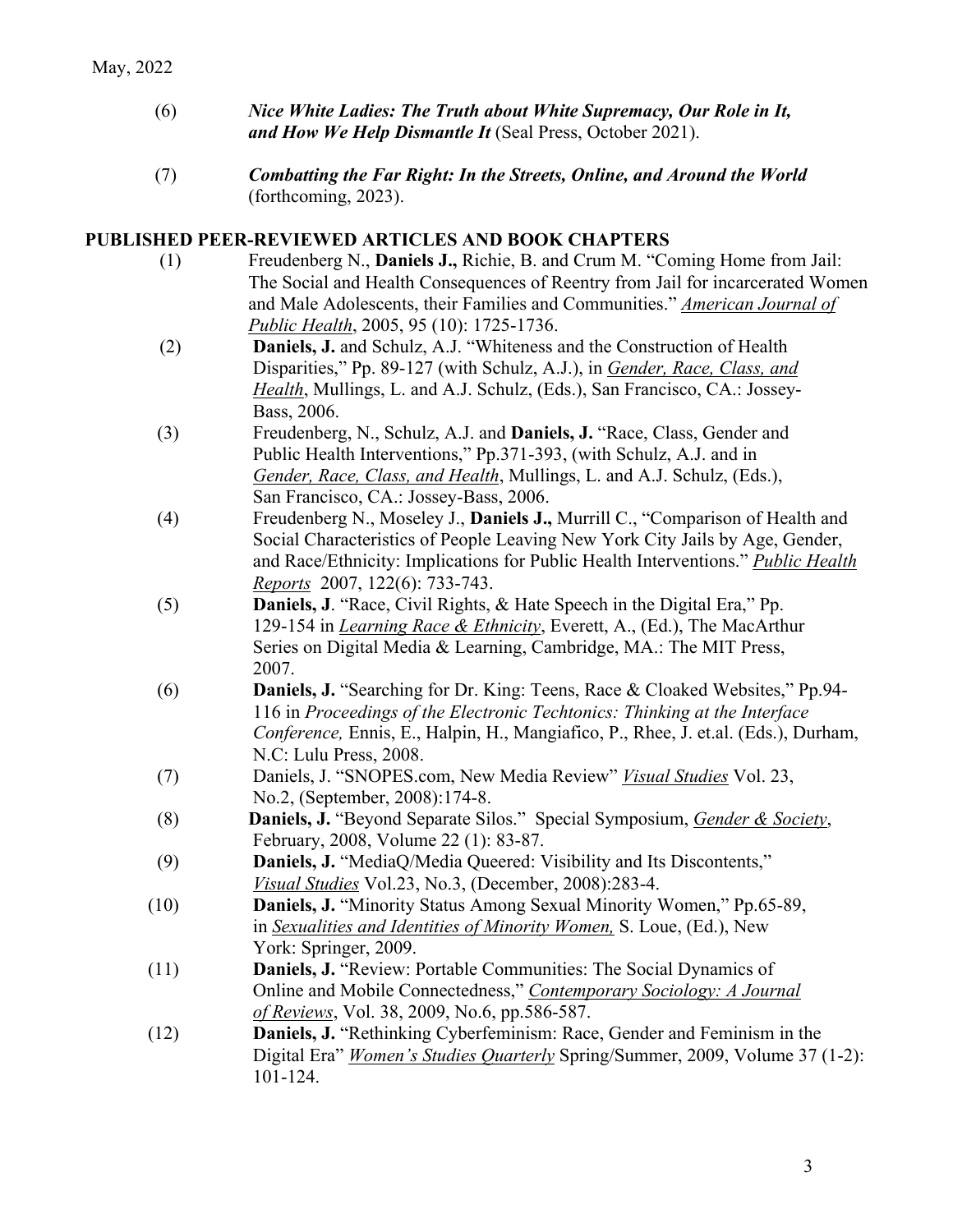| May, 2022 |                                                                                                                                                                                                                                                                                                                                   |
|-----------|-----------------------------------------------------------------------------------------------------------------------------------------------------------------------------------------------------------------------------------------------------------------------------------------------------------------------------------|
| (13)      | Daniels, J. "Cloaked Websites: Propaganda, Cyber Racism & Epistemology in<br>the Digital Era." New Media & Society Volume 11, Issue 5 (August, 2009): 659-<br>683.                                                                                                                                                                |
| (14)      | Valera, P., Epperson, M., Daniels, J., Ramaswamy, M., & Freudenberg, N.<br>(2009). Substance use and HIV-risk behaviors among young men involved in the<br>criminal justice system. The American journal of drug and alcohol abuse, 35(1),<br>$43 - 47.$                                                                          |
| (15)      | Daniels, J. "Case Study: Web 2.0, Healthcare Policy and Health<br>Activism," Pp.277-285, in <i>Policy and Politics for Nurses and Other</i><br><i>Health Professionals</i> , D. Nickitas, D. J. Middaugh and N. Aries, (Eds.),<br>(udbury, MA.: Jones and Barlett Publishers, 2010.                                               |
| (16)      | Freudenberg, N., Ramaswamy, M., Daniels, J., Crum, M., Ompad, D.,<br>Vlahov, V. "Reducing Drug Use, HIV Risk, and Recidivism Among<br>Young Men Leaving Jail: Evaluation of the REAL MEN Reentry<br>Program," <i>Journal of Adolescent Health</i> (47): 448-455, 2010.                                                            |
| (17)      | Daniels, J. "Visualizing Race and Embodiment in Cyberspace," Symbolic<br><i>Interaction</i> Vol. 33, No. 1 (January, 2010):141-144.                                                                                                                                                                                               |
| (18)      | Daniels, J. and Feagin, J. "The (Coming) Social Media Revolution in the<br>Academy," Fast Capitalism Volume 8(2), 2011. Published online:<br>http://www.uta.edu/huma/agger/fastcapitalism/8 2/Daniels8 2.html.                                                                                                                    |
| (19)      | Daniels, J., Crum, M., Ramaswamy, M., Freudenberg, N. "Creating REAL<br>MEN: Description of an to Reduce Drug Use, HIV Risk and Rearrest<br>among Young Men Returning to Urban Communities from Jail," (with)<br>Health Promotion and Practice, 12, 2011, (1): 44-54. Sarah Mazelis Best<br><b>Paper of the Year Award Winner</b> |
| (20)      | Daniels, J., "Transforming Student Engagement Through Documentary<br>and Critical Media Literacy" <i>Theory in Action</i> Volume 5, 2012, (2): 5-29.                                                                                                                                                                              |
| (21)      | Daniels, J., "Digital Video: Engaging Students in Critical Media Literacy<br>and Community Activism" Explorations in Media Ecology, Volume 10,<br>2012, (1-2): 137-147.                                                                                                                                                           |
| (22)      | Daniels, J., "Intervention: Reality TV, Whiteness and Narratives of<br>Addiction," Pp.103-28 in <i>Critical Perspectives on Addiction</i> , Julie<br>Netherland, (Ed.), Emerald Publishers, 2012.                                                                                                                                 |
| (23)      | <b>Daniels, J., "BlogHer and Blogalicious: Gender, Race, and the Political</b><br>Economy of Women's Blogging Conferences," Pp.29-60, in<br>Cyberfeminism 2.0, Radhika Gajjala and Yeon Ju Oh, (Eds.), Peter Lang<br>Publishers, 2012.                                                                                            |
| (24)      | Daniels, J., Glickstein, B. and Mason, D. "Media, Policy and Politics,"<br>(co-authored with Glickstein, B., and Mason, D.,) Pp.88-104, in <i>Policy</i><br>and Politics in Nursing & Health Care, D.Mason, J. Leavitt, and<br>M.Chaffee, (Eds.), New York: Elsevier, 2012.                                                       |
| (25)      | Daniels, J. and Lalone, N."Racism in Video Gaming: Connecting Extremist<br>and Mainstream Expressions of White Supremacy," Pp. 83-97, in Social<br><i>Exclusion, Power and Video Game Play</i> , in the series, New Research in<br>Digital Media and Technology, D. Embrick and A. Lukacs (Eds.),<br>Lexington Press, 2012.       |
| (26)      | Daniels, J. "Feminist Bloggers Kicking Larsson's Ass: Reading Feminist<br>Resistance Online to the Millennium Trilogy," in <i>Feminist Perspectives on</i>                                                                                                                                                                        |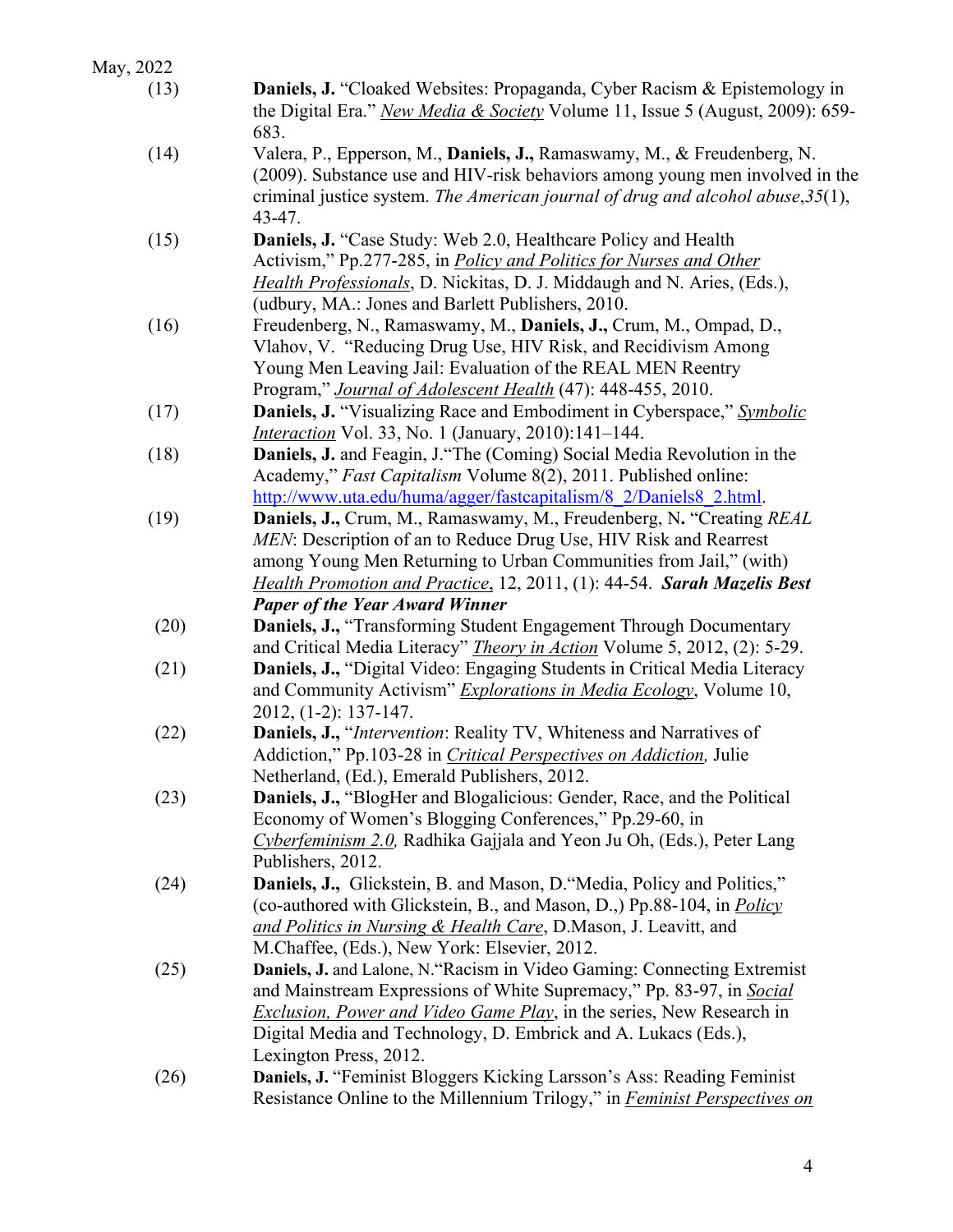|      | Stieg Larsson's Millennium Trilogy, Donna King and Carrie Smith, Eds.,<br>Vanderbilt University Press, 2012.                                                                                                                                                       |
|------|--------------------------------------------------------------------------------------------------------------------------------------------------------------------------------------------------------------------------------------------------------------------|
| (27) | Daniels, J., Battle, J. and Pastrana, A. "Health and Religion Among Older<br>Black Lesbians: National Data," in <b>Black Senior Women in Society</b> , Nicole<br>Rousseau and Bette J. Dickerson, (Eds.), Palgrave Macmillan, 2012.                                |
| (28) | Daniels, J. "Race, Racism & Internet Studies: A Review and Critique"<br>New Media & Society. Special issue, Charles Ess and William Dutton,<br>Eds., "Internet Studies: The State of An Emerging Field," 15, 2013, (5):<br>695-719.                                |
| (29) | Hughey, M. W., & Daniels, J. "Racist Comments at Online News Sites: A<br>Methodological Dilemma for Discourse Analysis." Media, Culture &<br>Society, 35(3) 2013, 332-347.                                                                                         |
| (30) | Daniels, J. "Black Lesbians: Visible, Not Pariahs." GLO: A Journal of<br><b>Lesbian and Gay Studies</b> 19.2 (2013): 261-263.                                                                                                                                      |
| (31) | Battle, J, Daniels, J, Pastrana, A., Turner CB, and Espinoza, A. "Never<br>Too Old To Feel Good: Happiness and Health Among a National Sample<br>of Older Black Gay Men." Spectrum: A Journal on Black Men 2(1), 2013,<br>$1 - 18.$                                |
| (32) | Cohen M, Smale M, Cirasella, J, Tobar, C, and <b>Daniels, J.</b> "Speaking as<br>One: Supporting Open Access with Departmental Resolutions," Journal of<br><i>Librarianship and Scholarly Communication</i> 2, no. 1 (2013).                                       |
| (33) | Daniels, J. "From Crisis Pregnancy Centers to TeenBreaks.com: Anti-<br>Abortion Activism's Use of Cloaked Websites," 140-154 in,<br>Cyberactivism on the Participatory Web, Martha McCaughey, Ed.,<br>Routledge (2014).                                            |
| (34) | <b>Daniels, J.</b> Gold, M.K., et al. "The InQ13 POOC: A Participatory<br>Experiment in Open, Collaborative Teaching, and Learning." Journal of<br><i>Interactive Technology and Pedagogy Issue 5, (2014),</i><br>http://jitp.commons.gc.cuny.edu/the-inq13-pooc/. |
| (35) | Smith-Cruz, S., Thistlethwaite, P., and <b>Daniels, J.</b> "Open Scholarship for<br>Open Education: Building the JustPublics@ 365 POOC." Journal of<br>Library Innovation, $5(2)$ , 2014.<br>http://www.libraryinnovation.org/article/view/370                     |
| (36) | <b>Daniels, J.</b> "Review of Rewire: Digital Cosmopolitans in the Age of<br>Connection," Contemporary Sociology: A Journal of Reviews (2015): 285-<br>287.                                                                                                        |
| (37) | Battle, J, Daniels, J, and Pastrana, A. "Civic Engagement, Religion, and<br>Health: Older Black Lesbians in the Social Justice Sexuality (SJS)<br>Survey" <i>Women, Gender and Families of Color</i> , Spring 2015, Volume<br>$3.1:19-35.$                         |
| (38) | Daniels, J. "'My brain database doesn't see color': Colorblind Racism in<br>the Technology Industry and in Theorizing the Web," American<br><i>Behavioral Scientist</i> 2015, 59(11), pp.1377-1393.                                                                |
| (39) | Upadhyayula, S., Ramaswamy, M., Chalise, P., Daniels, J., &<br>Freudenberg, N. (2015). The Association of Ethnic Pride With Health and<br>Social Outcomes Among Young Black and Latino Men After Release<br>From Jail. Youth & Society, 0044118X15576736.          |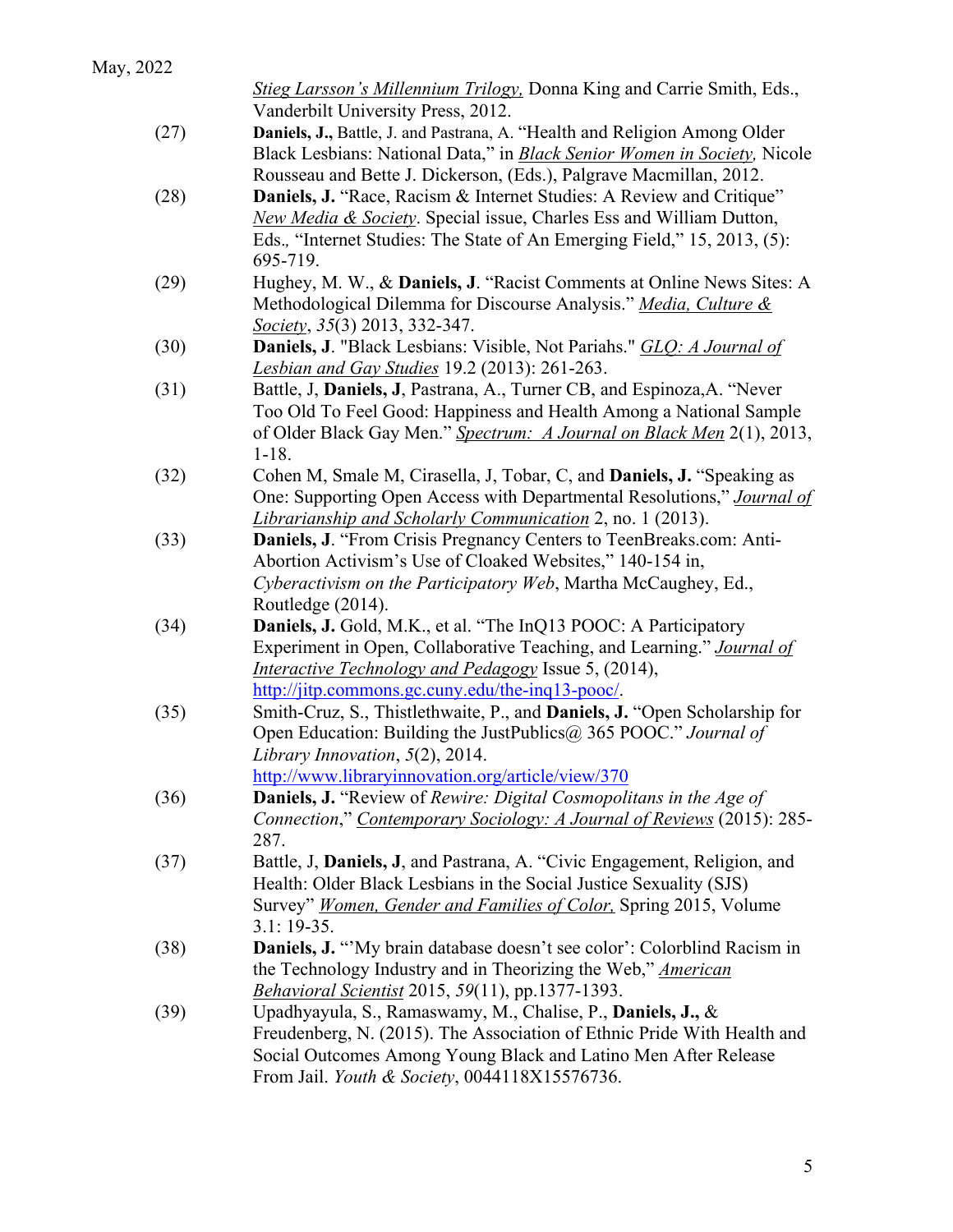| May, 2022 |                                                                                    |
|-----------|------------------------------------------------------------------------------------|
| (40)      | <b>Daniels, J.</b> "The Trouble with White Feminism: Whiteness, Digital            |
|           | Feminism and the Intersectional Internet," Pp. 41-60 in, <i>Intersectional</i>     |
|           | Internet: Race, Sex and Culture Online, Safiya Noble and Brendesha                 |
|           | Tynes, Eds., Peter Lang Digital Edition series, (2016).                            |
| (41)      | <b>Daniels, J.</b> and Thistlethwaite, P. and Smith-Cruz, S. 2017. "Opening        |
|           | Education, Linking to Communities: The# InQ13 Collective's                         |
|           | Participatory Open Online Course (POOC) in East Harlem," Pp.198-214,               |
|           | in MOOCs and Their Afterlives: Experiments in Scale and Access in                  |
|           | Higher Education, Elizabeth Losh, Ed., University of Chicago Press.                |
| (42)      | <b>Daniels, J.</b> "The Algorithmic Rise of the 'Alt-Right.'" Contexts 17, no. 1   |
|           | $(2018): 60-65.$                                                                   |
| (43)      | Daniels, J. et al., "White Women, U.S. Popular Culture, and Narratives of          |
|           | Addiction," Contemporary Drug Problems 45, no.3 (2018).                            |
|           | https://doi.org/10.1177/0091450918766914                                           |
| (44)      | <b>Daniels, J., "W.E.B. DuBois for the Twenty-First Century: On Being a</b>        |
|           | Scholar-Activist in the Digital Era," Sociological Forum 33, no. 4, pp.            |
|           | 1072-1085 (2018).                                                                  |
| (45)      | <b>Daniels, J., "Whiteness and Health and Dying in America," American</b>          |
|           | <i>Journal of Public Health, Vol. 109, 9, (Sep 2019): 1152-1153.</i>               |
| (46)      | <b>Daniels, J., "Always Question the Hype," Sociology of Race &amp; Ethnicity,</b> |
|           | (August 2020): 573-574.                                                            |

# **PRESENTED SCHOLARSHIP**

# *Selected Invited Lectures*

| East Rockaway Jewish Center, March 16, 2010, Brooklyn, New York.           |  |
|----------------------------------------------------------------------------|--|
| "Cyber Racism & the Cyber Hate Divide," Invited Lecture, UC-               |  |
| Hastings, College of the Law, February 24, 2010, San Francisco,            |  |
| California.                                                                |  |
| "Cyber Racism on College Campuses," Identity (student group), Johns<br>(2) |  |
| Hopkins University, September 7, 2010, Baltimore, MD.                      |  |
| "Social Justice, Technology & Cyber Racism," Social Justice Week,<br>(3)   |  |
| February 9, 2011, Texas A&M University, College Station, TX.               |  |
| "Whiteness & Health: Reversing the Lens of Health Disparities,"<br>(4)     |  |
| University of Kansas Medical School, March 9, 2011.                        |  |
| "Social Justice & Cyber Racism in the Digital Era," Sociology<br>(5)       |  |
| Department, Northeastern University, April 7, 2011, Boston, MA.            |  |
| "Cyber Racism, College Campuses & Media," Sociology Department,<br>(6)     |  |
| Tufts University, April 6, 2011, Boston, MA.                               |  |
| "Ain't I a Woman: Race and Feminism and Social Media," Refuse the<br>(7)   |  |
| Silence (feminist organization), Galapagos Art Space, Brooklyn, New        |  |
| York, April 11, 2011.                                                      |  |
| "Race, Technology & Inequality in the Digital Era," University of<br>(8)   |  |
| Delaware, Graduate Student Conference, April 22, 2011, Delaware.           |  |
| (Keynote Speaker)                                                          |  |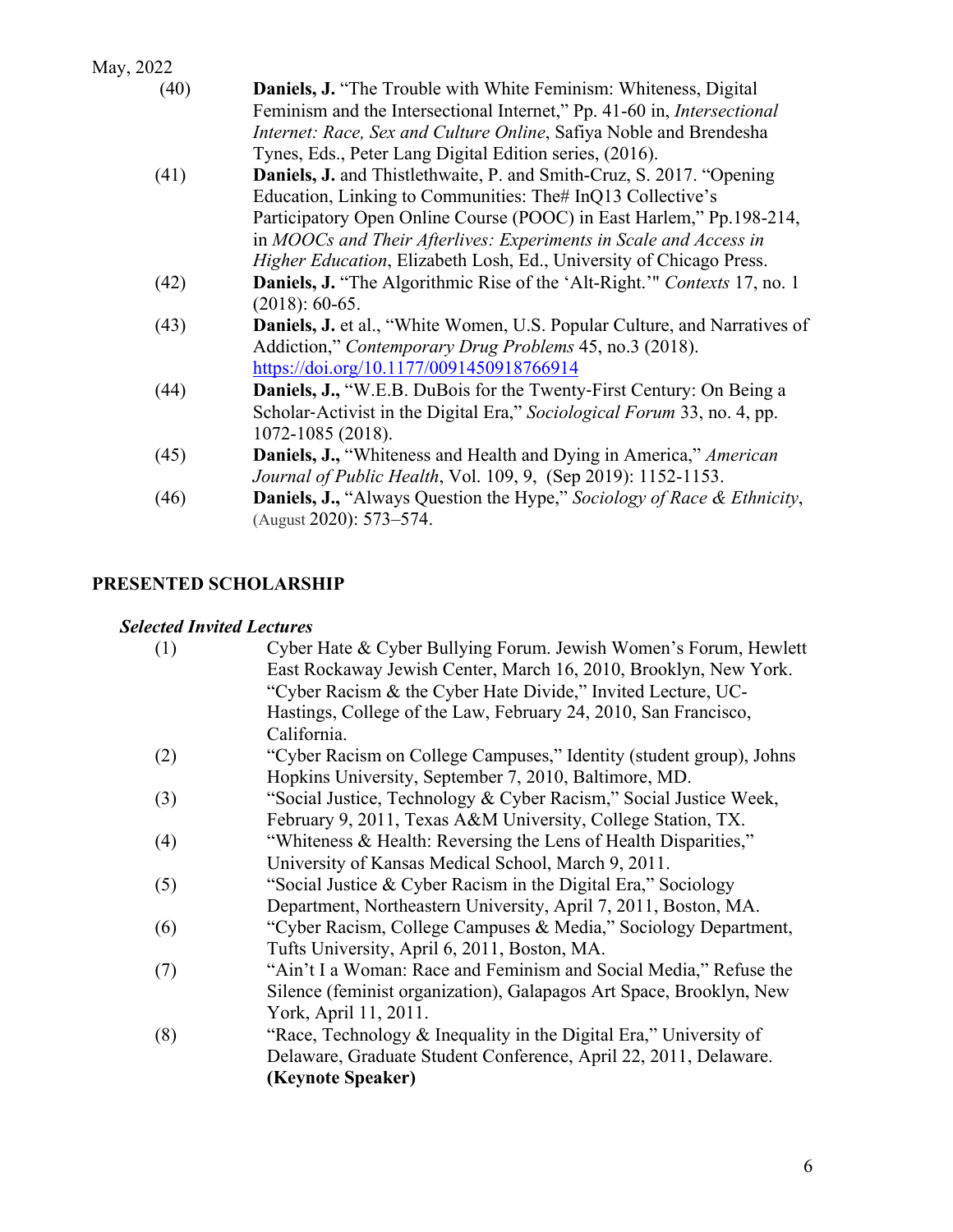| (9)  | "Social Justice & Cyber Racism in the Digital Era," Center for the      |
|------|-------------------------------------------------------------------------|
|      | Comparative Study of Race and Ethnicity, Middlebury College, March      |
|      | 15, 2012, Middlebury, VT.                                               |
| (10) | "Digital Materialities: New Media, Race, and Women's Activism           |
|      | Lecture and Conversation" the Five College Women's Studies Research     |
|      | Center, September 20, 2012, Northampton, MA.                            |
| (11) | "Civil Rights and Cyber Racism in the Digital Era," DePaul University,  |
|      | February 21, 2013, Chicago, IL.                                         |
| (12) | "Young Women, Blogging & Internet Activism," DePaul University,         |
|      | February 22, 2013, Chicago, IL.                                         |
| (13) | "Public Sociology in the Digital Era," Department of Sociology, Rutgers |
|      | University, May 2, 2013, New York, NY.                                  |
| (14) | "Cyber Racism in the Digital Age," Race & Technology Lecture Series,    |
|      | October 3, 2013 African and African American Studies, Harvard           |
|      | University, Cambridge, MA.                                              |
| (15) | "Gender, Race, & the Political Economy of Feminist Online Activism,"    |
|      | October 11, 2013, Women's & Gender Studies, University of Madison,      |
|      | Wisconsin.                                                              |
| (16) | "Public Sociology & Scholarly Communication in the Digital Era,"        |
|      | November 4, 2013, University of Pennsylvania, Philadelphia, PA.         |
| (17) | "Reimagining Scholarly Communication for the Public Good,"              |
|      | September 18, 2014, Colin Powell School for Civic and Global            |
|      | Leadership, The City College of New York.                               |
| (18) | "Being a Scholar Now: Digital, Public Scholarship in a Legacy-Bound     |
|      | Academy," October 4, 2014, Data, Social Justice and Humanities          |
|      | Conference, University of Michigan.                                     |
| (19) | "Hashtag Activism and the Trouble with White Feminism," November        |
|      | 4, 2014, Feminist Technologies, Gender Studies, The New School.         |
| (20) | "Cyberfeminism Now," November 12, 2014, McGill University,              |
|      | Montreal, Canada.                                                       |
| (21) | "The Power of Open Scholarship & Education in a Digital Age," April     |
|      | 15, 2015, BMCC, New York, NY.                                           |
| (22) | "Knowledge Made Public: Open Access. Humanities. Social Science."       |
|      | May 5, 2015, FuturesEd Initiative, The Graduate Center, New York,       |
|      | NY.                                                                     |
| (23) | "Scholar-Activism in the Digital Era," November 30, 2015, Sociology     |
|      | Department, University of Wisconsin-Madison, Madison, WI.               |
| (24) | "The Changing Landscape of Measuring Scholarly Impact," AERA            |
|      | Leadership Conference, April 7, 2016, Washington, DC.                   |
| (25) | "Using Twitter for Scholarly Public Engagement," Rutgers University     |
|      | Scholarly Engagement Project, April 15, 2016, New Brunswick, NJ.        |
| (26) | "Being a Scholar and Engaging the Public in the Digital                 |
|      | Era," Chancellor's Conference on The New Professoriate: Tenure,         |
|      | Diversity and Engagement, Rutgers University-Newark, October 28-29,     |
|      | 2016, Newark, NJ.                                                       |
| (27) | "Post-Election Reflections on Trump-ism and the Alt-Right," Lunchtime   |
|      | Talk, November 9, 2016, Department of Sociology, Hunter                 |
|      | College, New York, NY.                                                  |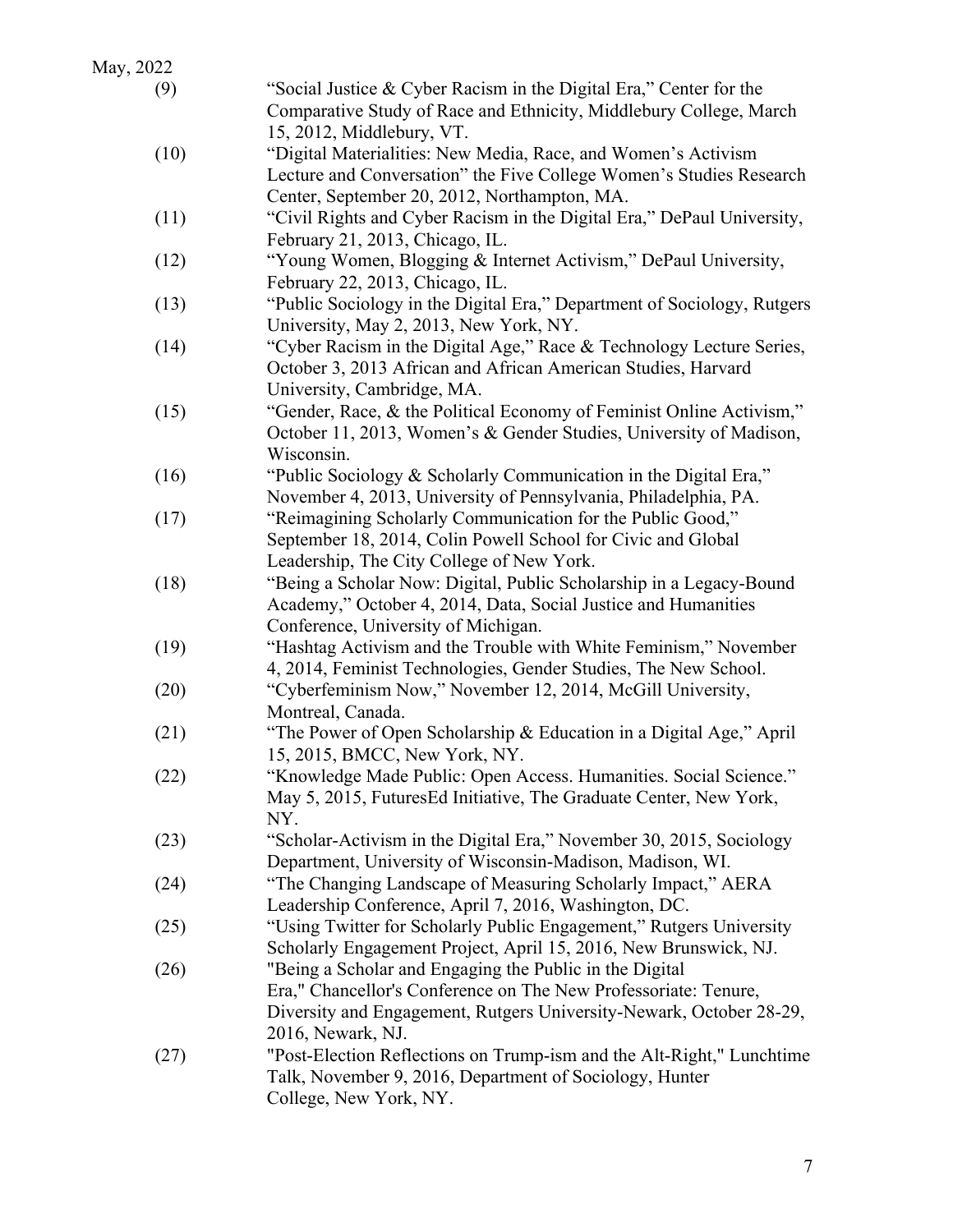| (28) | "Digital Scholars, Legacy Institutions: The Changing Landscape of    |
|------|----------------------------------------------------------------------|
|      | Being a Scholar," University of Western Sydney, December 8, 2016,    |
|      | Sydney, Australia.                                                   |
| (29) | "Tweeting Trump: The 'Alt-Right' and the Mainstreaming of White      |
|      | Nationalism," University of Sydney, December 9, 2016, Sydney,        |
|      | Australia.                                                           |
| (30) | "Tweet Storm: The Rise of Trump and the Mainstreaming of White       |
|      | Nationalism," IT University of Copenhagen, May 15, 2017,             |
|      | Copenhagen, Denmark.                                                 |
| (31) | "Race, Technology and the Social Order," Social Media & Social Order |
|      | Conference, December 2, 2017, Oslo, Norway. (Keynote Speaker)        |
| (32) | "UN Keynote Speech: Racism in Modern Information and                 |
|      | Communication Technologies," presented to the 10th session of the Ad |
|      | Hoc Committee on the Elaboration of Complementary Standards to the   |
|      | International Convention on the Elimination of All Forms of Racial   |
|      | Discrimination. Geneva, Switzerland, 9 April 2019. (Keynote Speaker) |
|      |                                                                      |

# *Selected Conference Presentations*

| (1)  | "Hate Online and Global Responses," Presented at the Cyberspace          |
|------|--------------------------------------------------------------------------|
|      | Conference, Brno, Czech Republic, November 7-8, 2005.                    |
| (2)  | "Cracking the Code: Gendering the Human Genome Project," Presented       |
|      | at American Sociological Association Meetings, Montreal, Canada,         |
|      | August, 10-14, 2006.                                                     |
| (3)  | "Cloaked Websites, Youth & Digital Media: Thinking about Race and        |
|      | Civil Rights at the Interface." Presented at HASTAC, Duke University,    |
|      | Durham, NC, April 19-21, 2007.                                           |
| (4)  | "Why Women Leave Sociology," Paper presented at the American             |
|      | Sociological Association Meetings, August 11-14, New York, NY.           |
| (5)  | "Feminism(s) 2.0: Gender, Sexuality, Race and Community in               |
|      | Cyberspace," Invited Thematic Session, Session Organizer, Annual         |
|      | Meetings of the American Sociological Association, August 8-11, 2009,    |
|      | San Francisco, CA.                                                       |
| (6)  | "Mobile Technology and Homeless LGBTQ Youth in New York City:            |
|      | Preliminary Data," Paper presented at the Sex::Tech Conference, February |
|      | 26-7, 2010, San Francisco, CA.                                           |
| (7)  | "Social Media for Academic Professionals," Sociologists for Women in     |
|      | Society, August 17, 2010, Atlanta, GA.                                   |
| (8)  | "LGBT Youth of Color + Internet Technology: Preliminary Data from an     |
|      | Urban Sample," (with Colin P. Ashley), presented at the Eastern          |
|      | Sociological Society Meetings, February 26, 2011, Philadelphia, PA.      |
| (9)  | "Theorizing Race & Racism on the Web," Paper presented at Theorizing     |
|      | the Web Conference, University of Maryland, April 9, 2011, College Park, |
|      | MD.                                                                      |
| (10) | "LGBT Homeless Youth and Mobile Technology: Data from New York           |
|      | City," Paper presented at Social Science History Association Meetings,   |
|      | November 17-20, 2011, Boston, MA.                                        |
| (11) | "SJS Project: House and Ball Community Data," Paper presented at         |
|      | Creating Change (with Juan Battle), February 4, 2012, Baltimore, MD.     |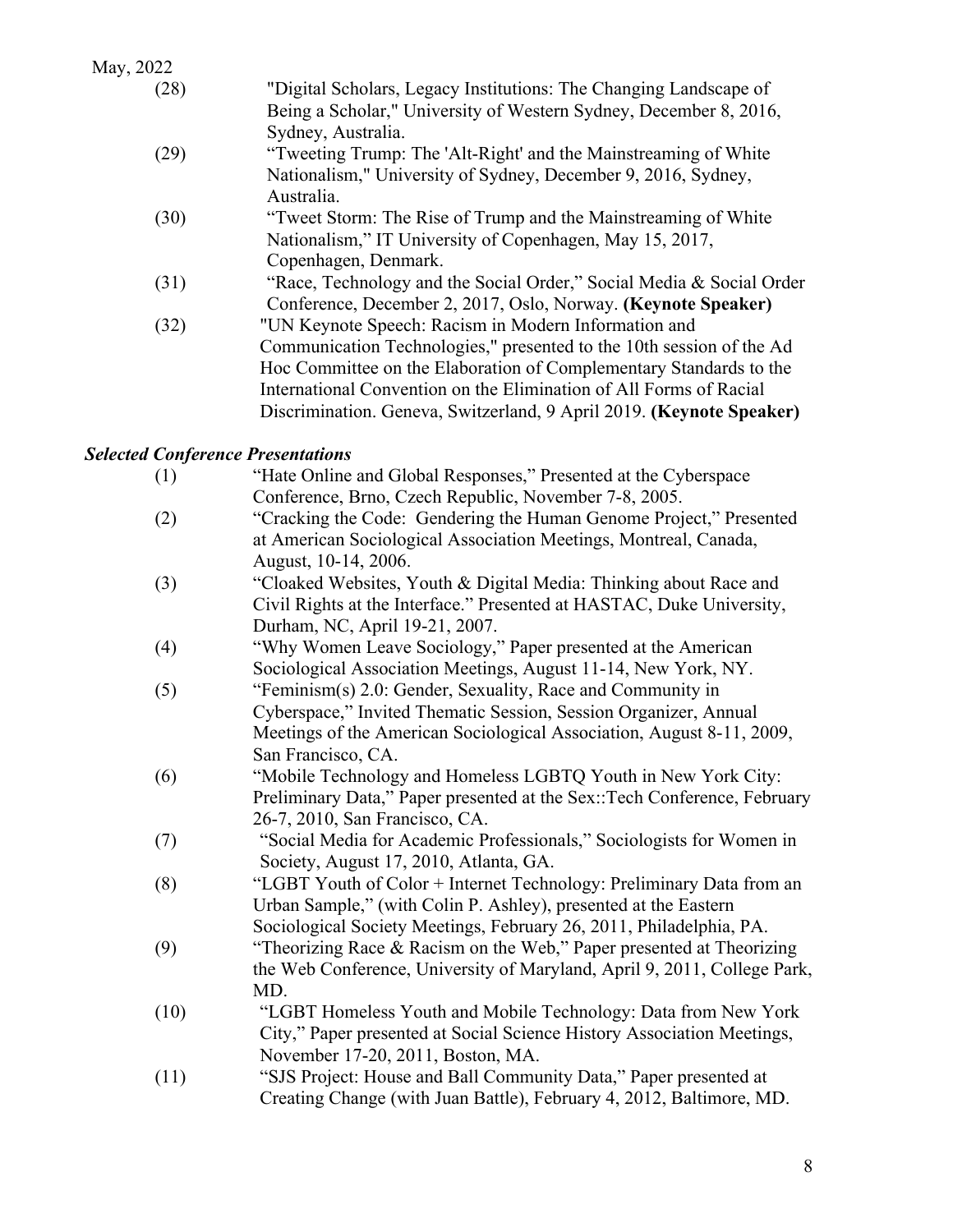May, 2022 (12) "Whiteness and Health in Transnational Context: Toward a New Research Agenda," Paper presented at the American Sociological Association Annual Meetings, August 13, 2013, New York, NY. (13) "Wasted Whiteness: Intervention and Narratives of Addiction on Reality TV," Paper presented at the Society for the Study of Social Problems Annual Meetings, August 9, 2013, New York, NY. (14) "Digital Public Sociology," Paper presented at the British Sociology Association Meetings, April, 22-24, 2014, Leeds, UK. (15) "Being a Scholar Now: Digital Ways of Knowing, Neoliberal Logics," Digital Sociology Mini-Conference, Eastern Sociological Society, March 19, 2016, Boston, MA. (16) "White Supremacy Before and After the Internet," *Netroots Nation*, July 16, 2016, St.Louis, MO. (17) "White Women, Popular Culture and Drug Narratives," Contemporary Drugs Conference, August 26, 2017, Helsinki, Finland. (18) "Hate Speech in Global Context," presented at International Symposium on Hate Speech, 13 December 2018, Munich, Germany. (19) "The Rise of Far Right & Limits of Hate Speech," presented at Speech Limits in Public Life: At the Intersection of Free Speech and Hate,

# **GRANTS AWARDED**

(1) John D. and Catherine T. MacArthur Foundation, 2007, (\$10,000).

University of Delaware, March 14-15, 2019, Newark, DE.

- (2) GRTI Award, Hunter College, 2010, (\$20,000).
- (3) PSC-CUNY Grant*,* Hunter College, 2010, (\$1,500).
- (4) Duke University, Project for Civic Discourse & the Public Sphere, 2010,  $($2,490).$
- (5) Graduate Research Initiative with Technology (GRTI). Hunter College, 2011 (\$26,000).
- (6) Williams Institute, Principal Investigator, "Health Data Analysis: LGBT People of Color in the U.S.," 2010 (\$5,000).
- (7) Ford Foundation, Principal Investigator (with Chase F. Robinson and Matthew K. Gold), 2012-2013, (\$550,000).
- (8) Time Warner Cable Research, Digital Communications, "An LGBT Broadband Future," (with Mary L. Gray), 2013, (\$2,500).
- (9) Public Health Practice Faculty Mini-Grant, CUNY School of Public Health, 2015, (\$4,000).

#### **HONORS AND AWARDS:**

- (1) Charles Phelps Taft Post-Doctoral Fellow, 1993-94, University of Cincinnati, Cincinnati, OH.
- (2) Pioneers with Technology, 1995-99, Hofstra University, Hempstead, NY.
- (3) Scholar-in-Residence, Third Millennium Foundation, 2005, New York, NY.
- (4) Named one of "20 Inspiring Women to Follow on Twitter," by *Forbes*, 2010.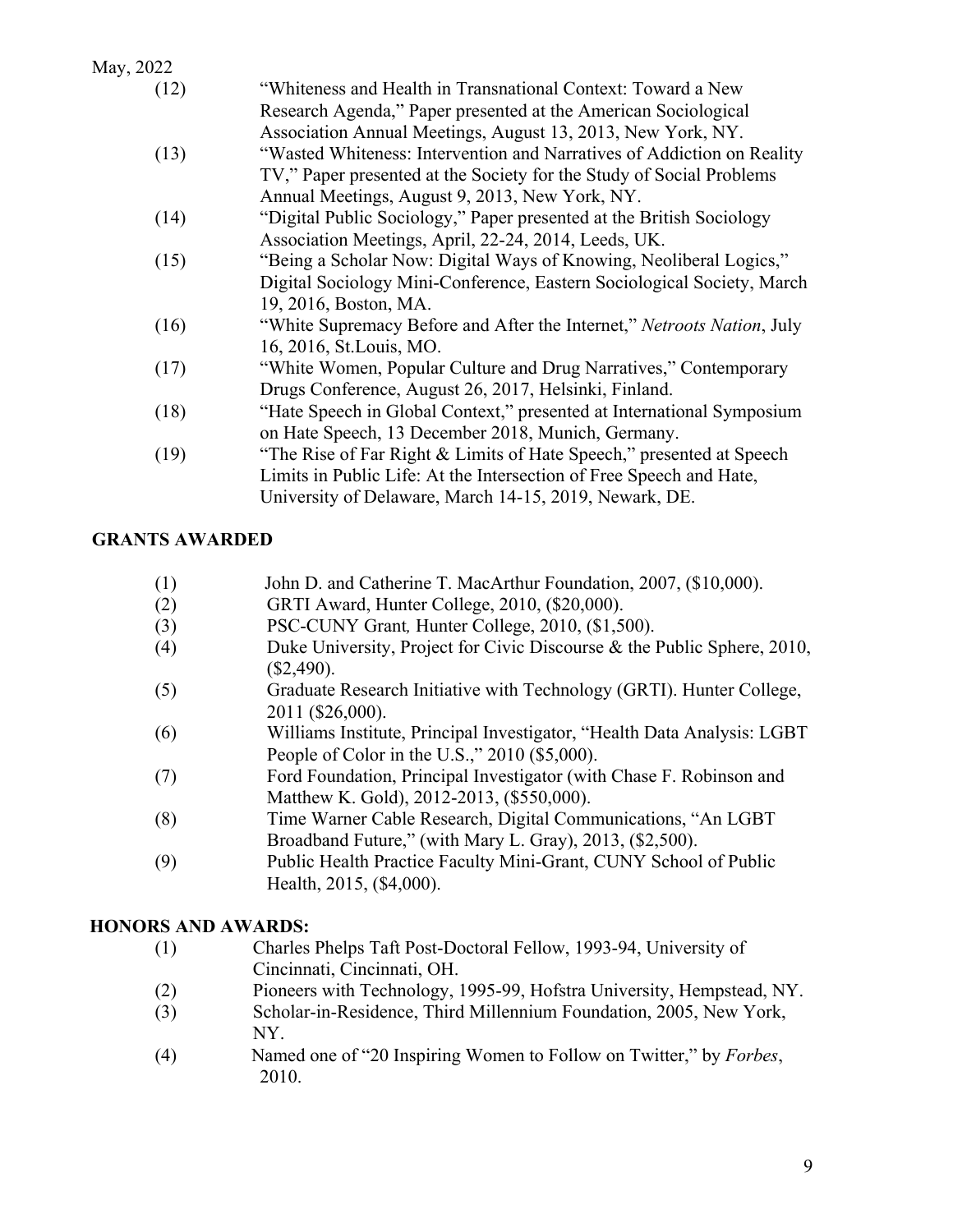| May, 2022 |  |
|-----------|--|
|           |  |

| (5) | Sarah Mazelis Paper of the Year Award winner by Society for Public   |
|-----|----------------------------------------------------------------------|
|     | <i>Health Education, 2011</i>                                        |
| (6) | Andrew W. Mellon Fellowship, 2012-13, Center for the Humanities, The |
|     | Graduate Center, CUNY                                                |

- (7) CMDS Fellow, 2015-17, Center for Media, Data & Society, Central European University, Budapest, Hungary.
- (8) Public Sociology Award, 2015, Communications, Information Technology and Media Section, American Sociological Association.
- (9) Arthur Vining Davis Fellowship, Aspen Ideas Festival Scholar, 2017.

# **OP-EDs & CREATIVE WRITING**

- (1) "Protect Scholars from Attacks from the Right," (with Arlene Stein), *Inside Higher Ed*, June 26, 2017. Available online: https://www.insidehighered.com/views/2017/06/26/why-institutionsshould-shield-academics-who-are-being-attacked-conservative-groups
- (2) "What is a Burning Cross Online?" *The Conversation*, August 30, 2017. Available online: https://theconversation.com/what-is-the-onlineequivalent-of-a-burning-cross-83185
- (3) "Neo-Nazi Propaganda Can Be Hard to Spot and Tough to Remove Online," *Newsweek*, September 2, 2017. Available online: http://www.newsweek.com/nazis-charlottesville-daily-stormer-tricksonline-dark-web-658857
- (4) "How Naming My Family's White Supremacy Led Me to Change My Name," *Entropy Magazine*, September 26, 2017. Available online: https://entropymag.org/name-tags-5-how-naming-my-familys-whitesupremacy-led-me-to-change-my-own-name/
- (5) "Rebekah Mercer is Leading an Army of Alt-Right Women," *DAME Magazine*, September 26, 2017. Available online: https://www.damemagazine.com/2017/09/26/rebekah-mercer-leadingarmy-alt-right-women/
- (6) "Twitter and White Supremacy: A Love Story," *DAME Magazine*, October 19, 2017. Available online: https://www.damemagazine.com/2017/10/19/twitter-and-whitesupremacy-love-story/
- (7) "When the Far-Right Attacks Faculty Online, They are Attacking Public Higher Education," January/February 2018, *The Clarion* (publication of the PSC-CUNY). https://www.psc-cuny.org/clarion/february-2018/farright-attacks-faculty-hurt-us-all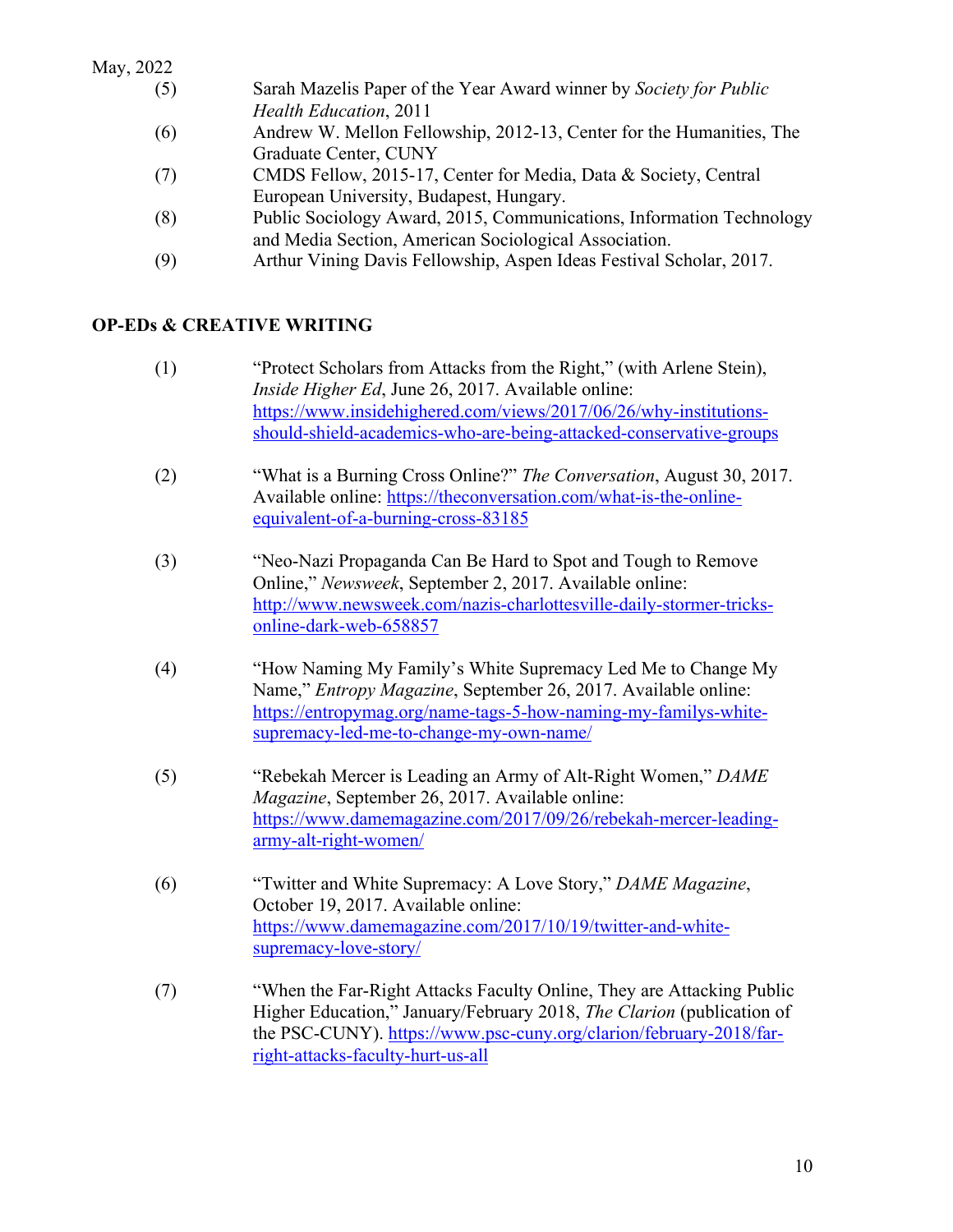| May, 2022 |  |
|-----------|--|
|           |  |

- 
- (8) "Queer Vulnerability in Academia," February/March 2018, *Women in Higher Education*. https://www.wihe.com/article-details/59/queervulnerability-in-academia/
	- (9) Regular columnist at Huffington Post, (beginning 2018) (https://www.huffingtonpost.com/author/jessie-daniels).

#### **CONSULTANCIES**

 Senior Producer, *Talk City*, New York and California, 2000-2002. Researcher, Cost Effectiveness of Public Health, Literature Review, *New York Academy of Medicine*, New York, NY, 2007. Digital Video Ethnography & Research Methods, *Snippies*, video marketing firm, New York, New York, 2007. Evaluation Research, Infant Mortality Reduction Initiative, *The Bronx Health Link, Inc.*, Bronx, NY, 2009. Video Production, *Age-Friendly New York City, East Harlem, New York Academy of Medicine (NYAM)*, New York, NY, 2010. Social Media Strategist, *Social Justice Sexuality Project*, CUNY-Graduate Center, New York, NY, 2010-2012. Researcher, An LGBT Response to the National Broadband Plan (with Mary L. Gray), *LGBT Technology Partnership*, Washington, DC, 2013. Founder, Public Scholars, LLC, New York, NY, 2019-present.

## **REPORTS, TOOLKITS, EBOOKS**

| (1) | A Vision for Inclusion: An LGBT Broadband Future, Daniels J. and<br>Gray, M.L. LGBT Technology Partnership. Washington, D.C. (April,<br>$2014$ ). |
|-----|---------------------------------------------------------------------------------------------------------------------------------------------------|
| (2) | <b>Punishment to Public Health.</b> Just Publics $\omega$ 365 and The Graduate<br>Center, CUNY. New York, NY. (February, 2014).                   |
| (3) | <b>Social Media Toolkit for Academics.</b> JustPublics@365 and The Graduate<br>Center, CUNY. New York, NY. (December, 2013).                      |
| (4) | <b>Stop-and-Frisk.</b> JustPublics@365 and The Graduate Center, CUNY. New<br>York, NY. (November 2013).                                           |

## **PROFESSIONAL SERVICE**

2005-07 Member, Committee on the Status of Women in Sociology, American Sociological Association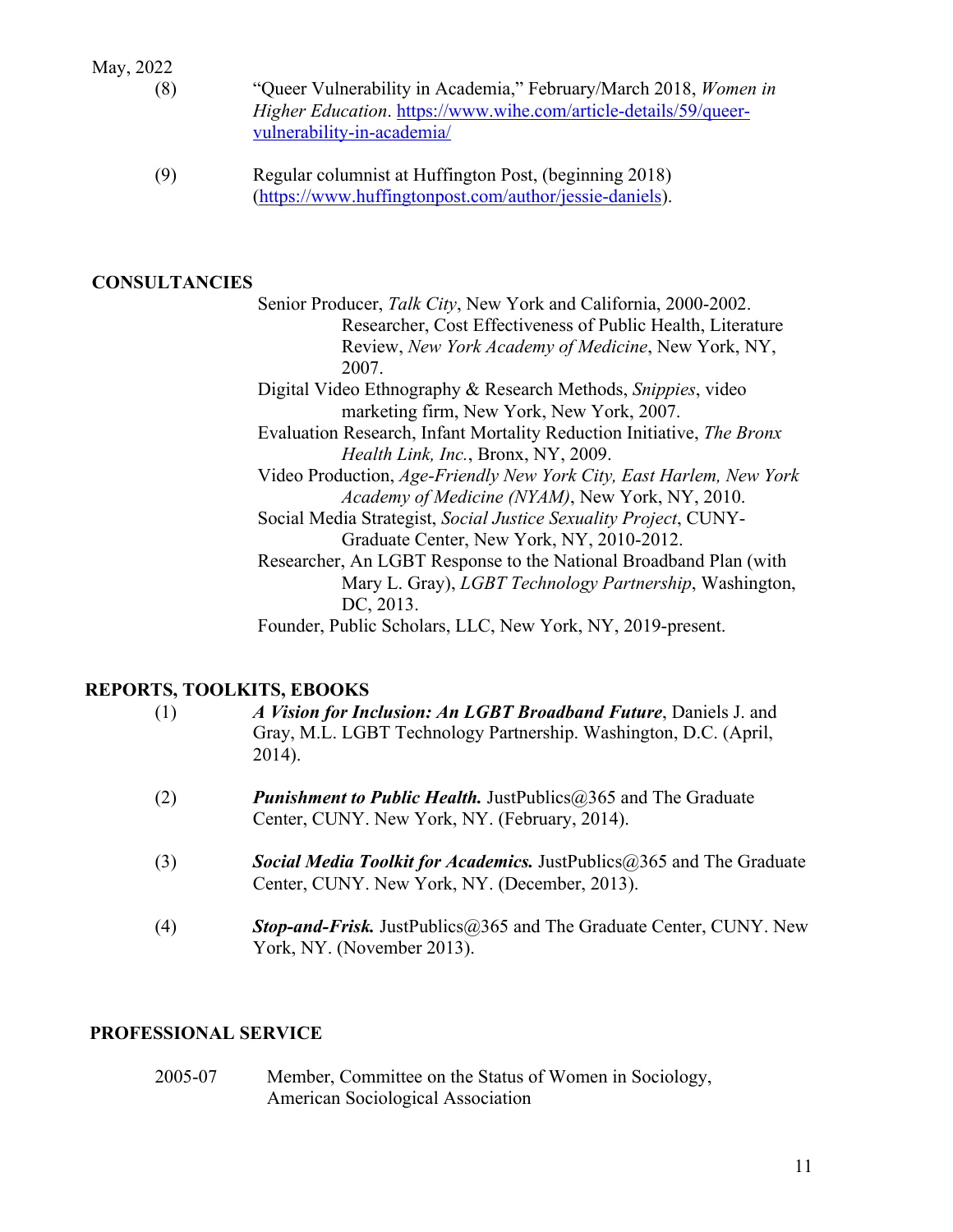May, 2022 2006-11 Editorial Board, *Gender & Society* 2007 Guest Editor, *Gender & Society* 2013-14 Member, Social Media Task Force, American Sociological Association 2015-18 Member, CLAGS: Center for LGBTQ Studies, Board of Directors 2014-17 Member, Engaged Sociology Task Force, American Sociological Association 2015-18 Member, Committee on Nominations, American Sociological Association 2016-18 Chair, Communications, Information Technology and Media Section American Sociological Association 2017-19 Chair, Section on Racial/Ethnic Minorities, American Sociological Association

#### **Reviewer for:**

*Sociology of Race & Ethnicity*, *First Monday*, *New Media & Society, Journal of Television & New Media Journal of Interactive Technology and Pedagogy, American Sociological Review, Social Problems, Social Forces, Sociological Forum, Gender & Society, Journal of Men's Studies, Journal of Health Care for the Poor and Underserved, Journal of Lesbian Studies, Information, Communication & Society*

#### **ADVISEES & DISSERTATIONS**

#### *In Process*

- Ashley, Colin. "Affective Policing and Technology at The Chelsea Piers," Sociology, The Graduate Center, CUNY (in process).
- Gjika, Anna. "Her Rape Went Viral: Mediated Sexual Assault in the Digital Era," Sociology, The Graduate Center, CUNY (in process).
- Kellam, Cassondra. "Stand-up Comedy, Resistance and Popular Culture." Sociology, The Graduate Center, CUNY (in process).
- Narr, Gregory. "Modulating Desire: Economies of Affect through Dating Platforms." Sociology, The Graduate Center, CUNY (in process).
- Restler, Victoria. "Re-imaging Education: EP: Controlling Images and Counter-Visualities in Neoliberal Times," Urban Education, The Graduate Center, CUNY (in process).
- Sweeney, Patrick. "Facial Pattern Recognition Software, 'Gaydar' and the Politics of Immutability." Critical Social Psychology, The Graduate Center, CUNY (in process).
- Than, Nga. "Data Analysis of the Far-Right on Gab." Sociology, The Graduate Center, CUNY (in process).

#### *Completed*

Hackl, Andrea. "Mechanisms of Control:The Mediation of LGBT Expression in the Digital Public Sphere," School of Communication, American University, 2016.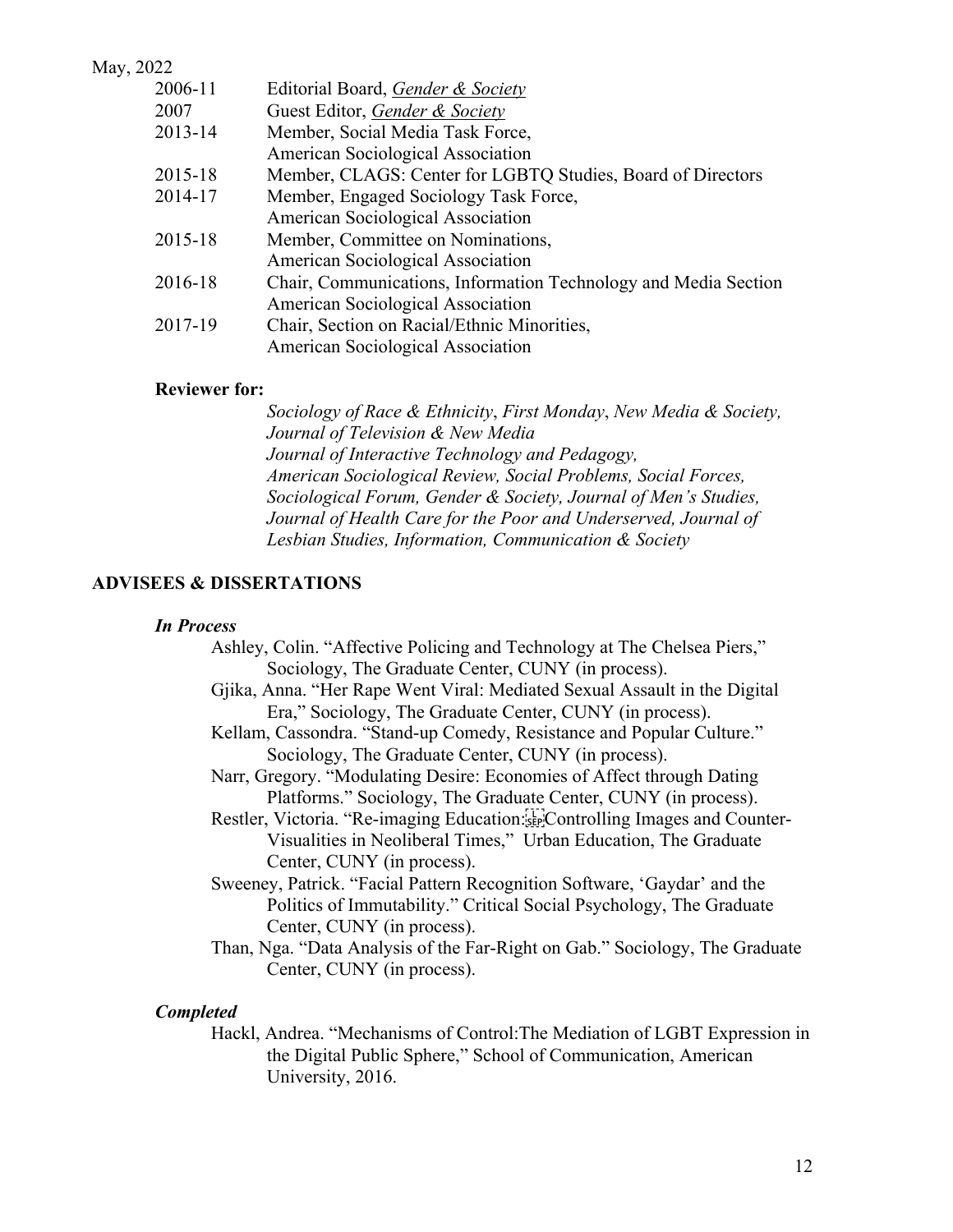- Van Cleaf, Kara Mary. "Blogging Through Motherhood: Free. Labor, Femininity, and the Digital (Re) Production of Maternity." Sociology, The Graduate Center, CUNY, 2014.
- Sosnowy, Collette. "Blogging Chronic Illness and Negotiating Patient-hood: Online Narratives of Women with MS." Critical Psychology, The Graduate Center, CUNY, 2013.
- Gieseking, Jen Jack. "Living in an (In)Visible World: Lesbians' and Queer Women's Spaces and Experiences of Justice and Oppression in New York City, 1983-2008." Geography, 2012, The Graduate Center, CUNY.
- Brundage, Lisa. "War Baby: Race, Nation, and Cultural Conceptions of Lesbian Motherhood." English, 2012.
- Verni, Rachel. "Facebook: Shifting Privacy, Identity, and Power Online." Critical Psychology, 2011.
- Meleo-Erwin, Zoe. " 'Banding Together': Biosocioality, Weight Loss Surgery, and Neoliberal Discourses Around Obesity." Sociology, 2011.

#### **AFFILIATIONS**

American Sociological Association Association of Internet Researchers Eastern Sociological Society

## **CONFERENCE & WORKSHOP ORGANIZING**

| 2013 | Whiteness and Health, The Graduate Center, New York, NY.          |
|------|-------------------------------------------------------------------|
| 2014 | Re-Imagining Scholarly Communication in the Digital Era,          |
|      | The Graduate Center, CUNY, New York, NY.                          |
| 2014 | New York City After Stop-and-Frisk, The Graduate Center, CUNY,    |
|      | New York, NY.                                                     |
| 2014 | Punishment to Public Health, The Graduate Center, CUNY, New York, |
|      | NY.                                                               |
| 2015 | Digital Sociology (Mini) Conference (with ESS), New York, NY.     |
| 2016 | Digital Sociology (Mini) Conference (with ESS), Boston, MA.       |
| 2017 | Digital Sociology (Mini) Conference (with ESS), Philadelphia, PA. |
| 2019 | Writing & Publishing Workshop, Data & Society, New York, NY.      |

#### **UNIVERSITY SERVICE**

| 2007-08 | Urban Public Health, Website Redesign             |
|---------|---------------------------------------------------|
| 2007    | Undergraduate COMHE Curriculum Revision Committee |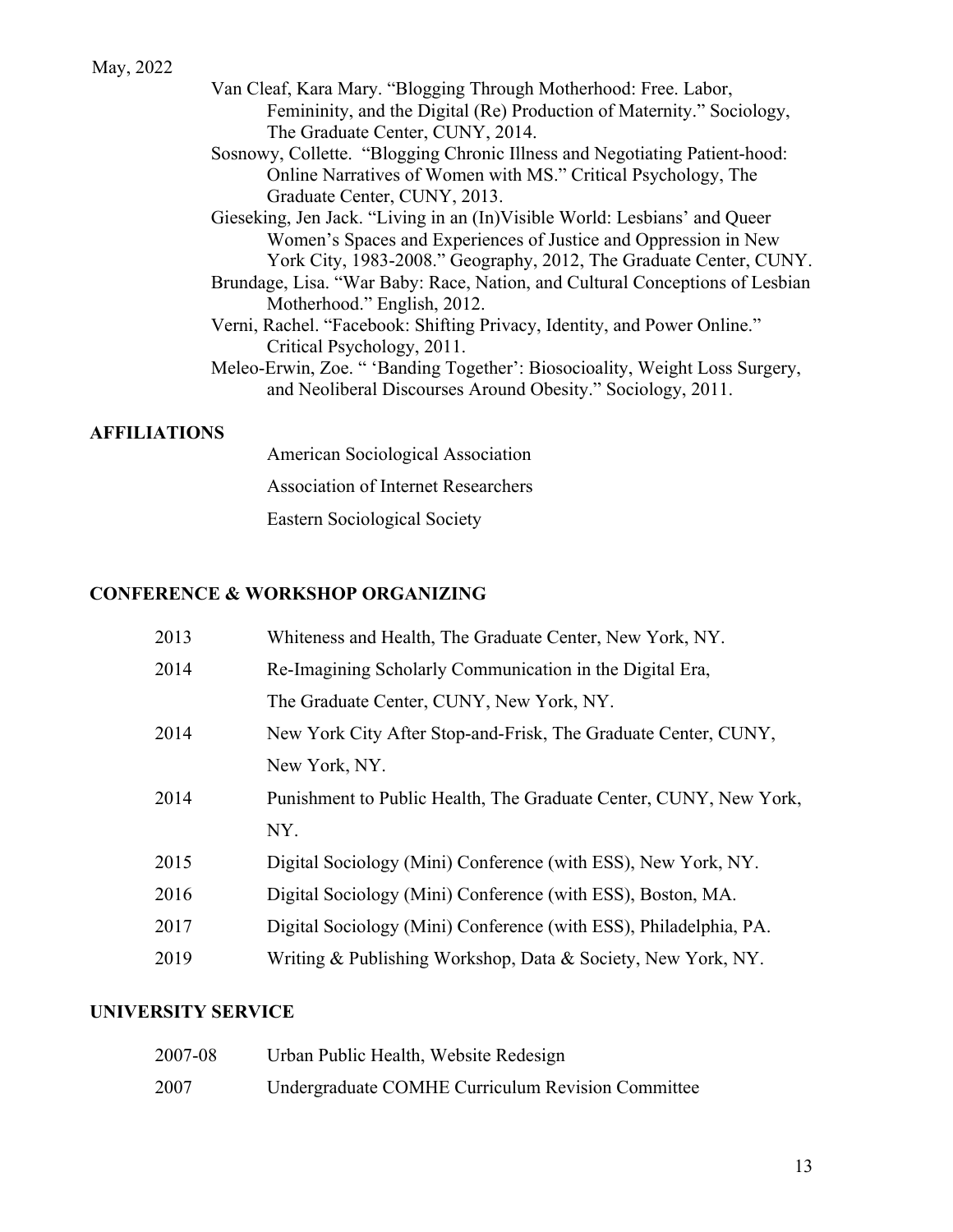| May, 2022 |                                                                   |
|-----------|-------------------------------------------------------------------|
| 2008-13   | Faculty Mentor, Faculty Initiative with Technology (FITT)         |
| 2009-10   | Co-Chair, Faculty Search Committee, Urban Public Health           |
| 2010-11   | Faculty Initiative with Technology (FITT), Review Committee       |
| 2010-11   | Faculty Steering Committee, LGBT Policy Center                    |
| 2010-12   | Senior Fellow, Center for Health, Media & Policy                  |
| 2010-11   | Public Health Librarian, Search Committee                         |
| 2011      | <b>COMHE Faculty Search Committee, Urban Public Health</b>        |
| 2011-12   | <b>General Education Committee</b>                                |
|           | 2011-Present CUNY Academic Technology Committee (CUNY-wide)       |
|           | 2013-Present Member, Graduate Center Curriculum Committee         |
| 2014      | Chair, Urban Public Health, Faculty Search Committee              |
| 2014      | Member, Graduate Center, Presidential Search Committee            |
| 2015      | Member, Hunter College Design, Media & Tech Certificate Committee |
| 2017-18   | Chair, Faculty Senate Committee on Interdisciplinary Programs     |
| 2019      | Member, Committee on Public Humanities, Mellon Foundation Grant   |

# **ADMINISTRATIVE EXPERIENCE**

| 2009-13 | Undergraduate COMHE Director, Urban Public Health                |
|---------|------------------------------------------------------------------|
| 2010-12 | Undergraduate COMHE Curriculum Revision                          |
| 2010    | Interim Director, COMHE Program, Urban Public Health             |
| 2012    | Interim Director, COMHE Program, Urban Public Health             |
| 2014-15 | Acting Director, Communications, CUNY School of Public Health    |
|         | 2019-present Director, Master's Program, Applied Social Research |